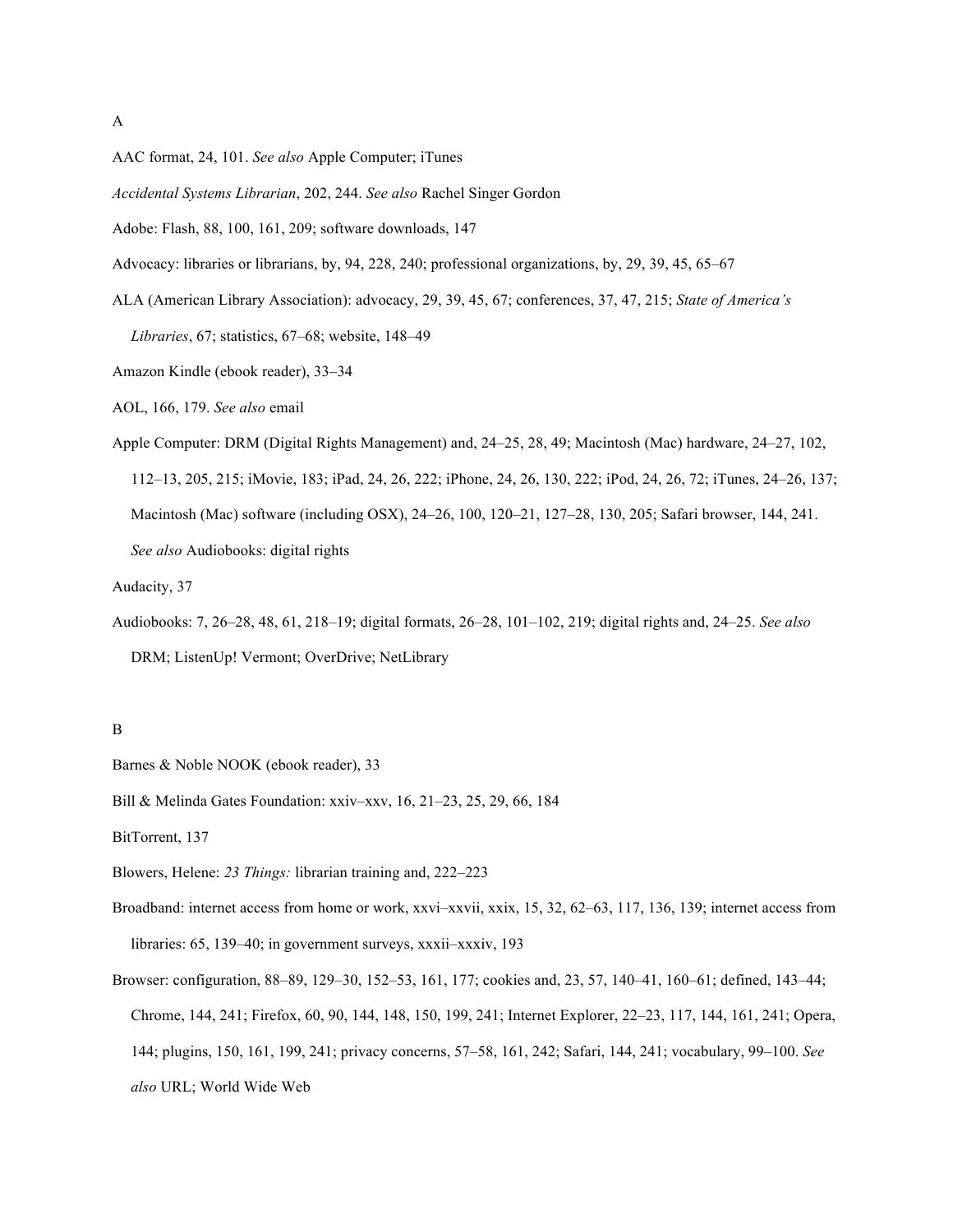C

- CIPA (Children's Internet Protection Act), xxiv, 54. *See also* Filtering; Government regulations
- Chat: Facebook and, 196; Gmail and, 167; Google and, 161, 174; library reference services and, 58, 66–67
- Computers: ergonomics of, 85–87; public library access, xxv, 22, 29, 66–68, 221–22. *See also* Hardware; Software; Names of specific brands
- Consortia: 61, 218, 221; membership and, 6, 37; Open Source and, 37, 219–21; technology decisions and, 6, 61; vendor relations, 6, 28–29, 228. *See also* Georgia; Green Mountain Library Consortium; Kansas Regional Library Systems; Northeast Kansas Library System; Vermont Online Library
- Cookies, 23, 100, 140–41, 160–61

Creative Commons, 224, 232

#### D

Database(s): 98, 189–92; promoted via social software, 189–90; providers, 61, 189; statistics, 189; vendor–library relations, 48, 214–15

Debian Linux, 38, 118

Delicious.com, 223

Desk Set, 219

Digital divide: xl; advocacy, xxviii, 29, 228–29; defined, xxiv, xxx, 135–37; library patrons, impact on, 11–16, 18, 52–53; library staff and, 2–3, 44, 63–68; library vendors and, 19–20, 214–15; novice users and, xxix–xxx, 193– 94, 222; Pew Research Center, xxx–xxxii, xl; political mandates, xxvii, 44-45; racial concerns, xxxii–xxxiv; software and, 184; underserved populations and, xxiv, xxvi–xxvii, xxx, xxxii–xxxiv, 14–15, 222, 227–29 Digital media files, 24–28, 61, 101. *See also* Apple Computer; MP3; OverDrive; Windows Media Audio

DRM (Digital Rights Management): audiobooks and, 24–25, 28; ebooks and, 33–34

E

eBay, 151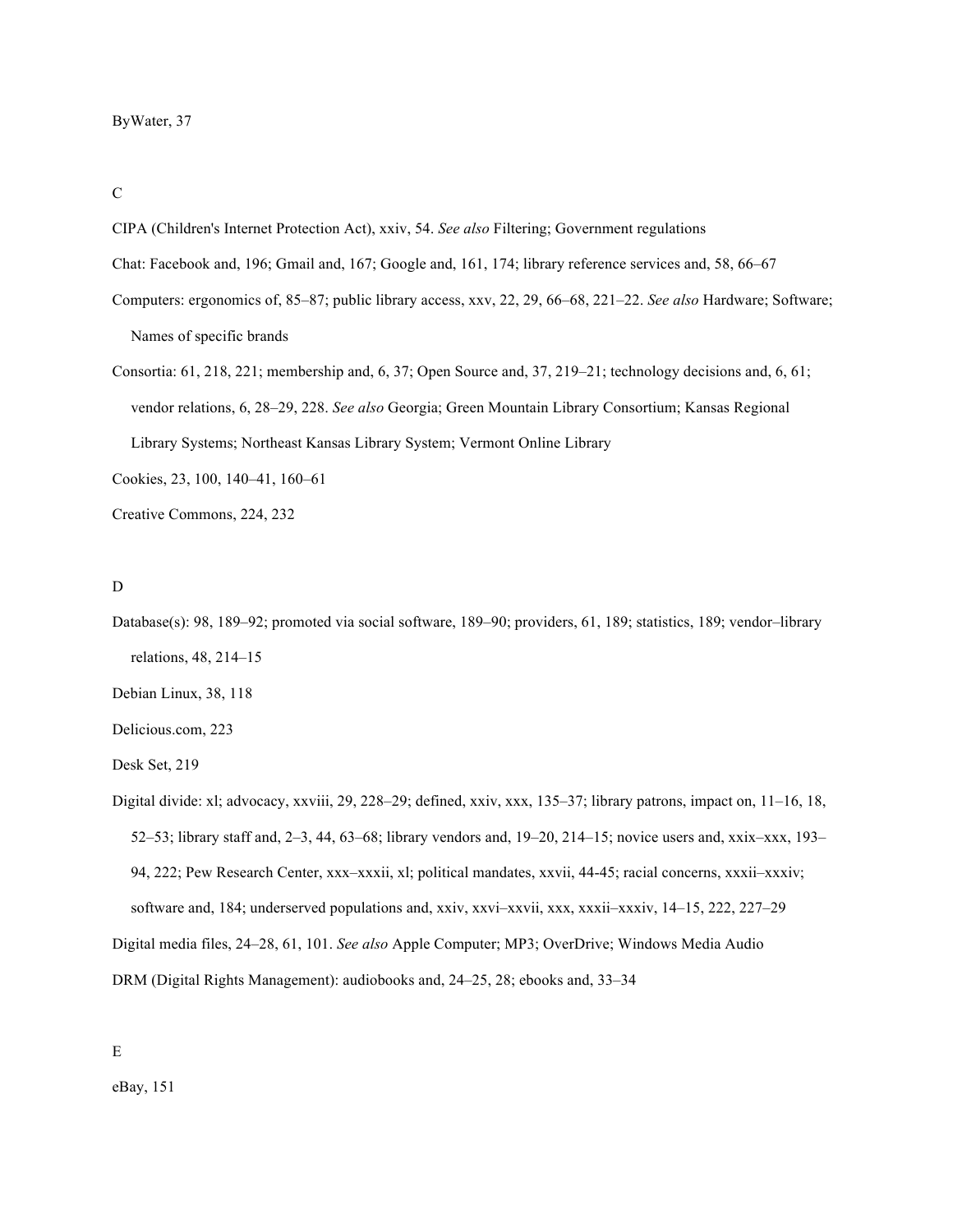EBSCO, 189. *See also* Database providers; Databases; Vendors

- Ebooks: 33–34, 192; standards, 34. *See also*: Amazon Kindle; Barnes & Noble NOOK; Sony Reader; NetLibrary; OpenLibrary
- Email: 76–[77], 163–81; attachments, 35, 176–77; client-based, 165; library reference service, as a, 58, 67; Open Source, 164–65, 175, 241; options, 164–67, 171–75; service provider-based, 31; web-based, 31–32, 166–67. *See also* Library reference services; Names of individual programs and providers
- End User License Agreement (EULA), 54. *See also* DRM; Library policies
- Equinox, 37. *See also* ILS; Open source
- Evergreen, 37. *See also* Equinox; ILS; Koha; Open source

# $\mathbf F$

- Facebook: 192–96; customization, 196; privacy concerns, 57, 155, 195–96; relevance, 30, 40, 44, 57, 147, 190; RSS feed, 197. *See also* Social networking
- Farkas, Meredith: Five Weeks to a Social Library, 224–25, 244. *See also* Librarian training
- FCC (Federal Communications Commission): xxviii, xxxii, xxxvii, 32, 238; *National Broadband Report*, 15; *2010 Broadband Study*, 193
- Federated searching, 191–92

Fedora Linux, 118

FeedMyInbox.com: RSS feeds for email, 198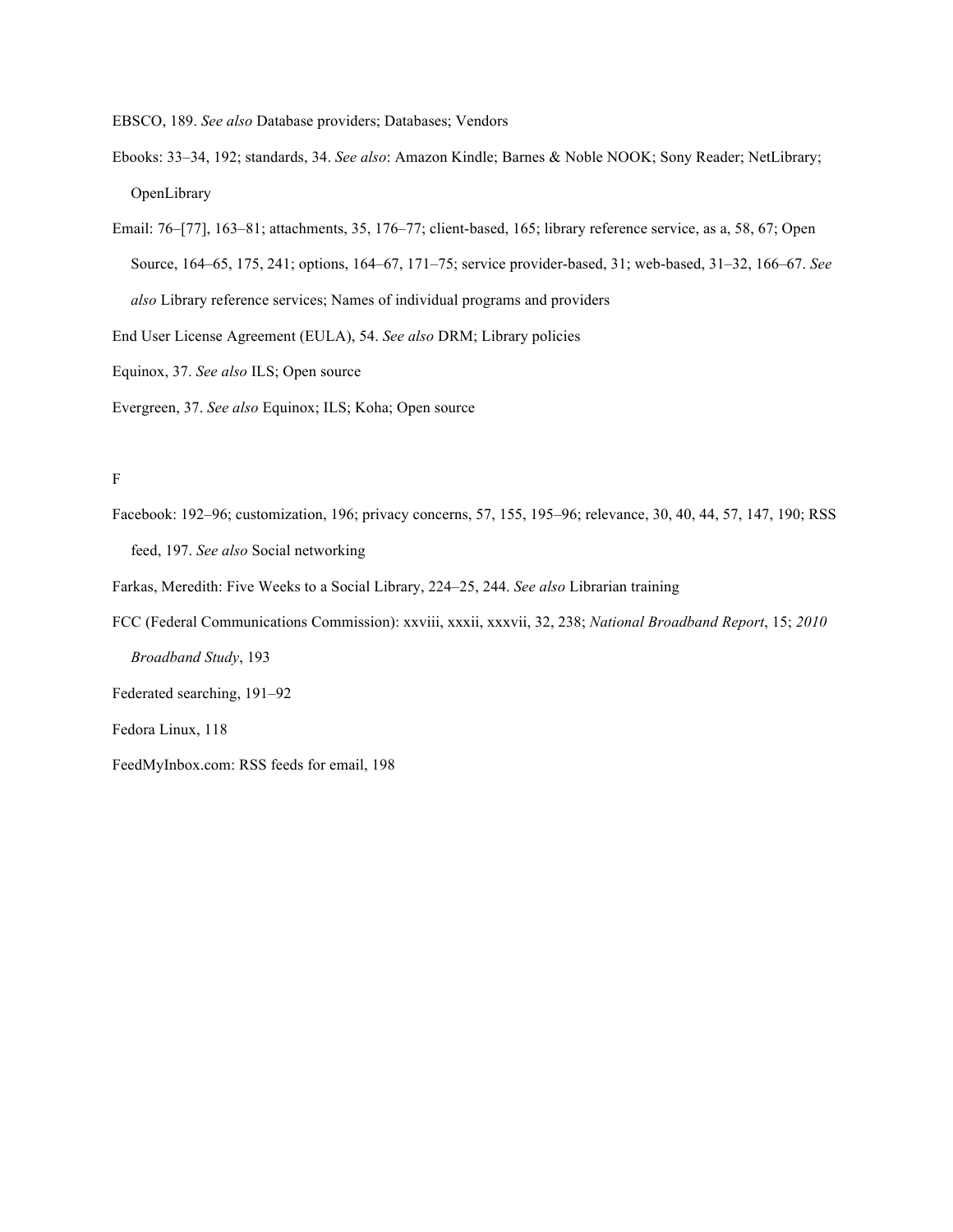- Filtering: 75–[77], 153, 208, 213; email, 167, 178; Google search results, 159; internet use policies, 55–56, 67, 139– 40. *See also* CIPA; Government regulations
- Firefox: 35, 38, 60, 90, 128, 241; Accessibar (plugin), 150, 161; AdBlock Plus (plugin), 148; BetterPrivacy (plugin), 161; help files, 37; plugins, 148, 150, 161; Sage RSS reader, 199; scripts, 196; search strategies, 161

Five Weeks to a Social Library (FWSL), 224–25. *See also* Librarian(s): training

FOSS. *See* Open Source

Foursquare, 44. *See also* Social networking

## G

Gates Foundation. *See* Bill & Melinda Gates Foundation

Georgia: Georgia Library PINES, 37, 218. *See also* Consortia; ILS; Library catalog(s)

Gmail: 31–32, 148, 160, 171–75, 180, 197. *See also* Google; iGoogle

GNU/Linux, 37, 118

- Google: 160–61; Chrome, 144, 241; cookies and, 160–61; defined, 154–55; RSS feed, 160; search strategies, 100, 153–61, 191; terms of service, 174; vocabulary source, 100. *See also* Gmail; iGoogle; Search engine
- Gordon, Rachel Singer: *Accidental Systems Librarian*, 202, 244; *Information Tomorrow*, 5; troubleshooting, 202,

244

Government regulations, xxvii, 54. *See also* Filtering; CIPA

Green Mountain Library Consortium (GMLC), 37, 218–19

Gremlins, 204

## H

Hardware: 102–12; donations to libraries, 59–60; novice users and, 86; troubleshooting, 204–210; USB drive, 59–

60, 78, 116, 131, 140, 222; vocabulary, 94–95, 100-101

Herzog, Brian: librarian self-awareness and, 17

Hotmail, 31

HTML editing programs: BlueGriffon, 129; Taco HTML Edit, 125–26

Hyperlink: 144–46; browser configuration and, 152–53. *See also* URL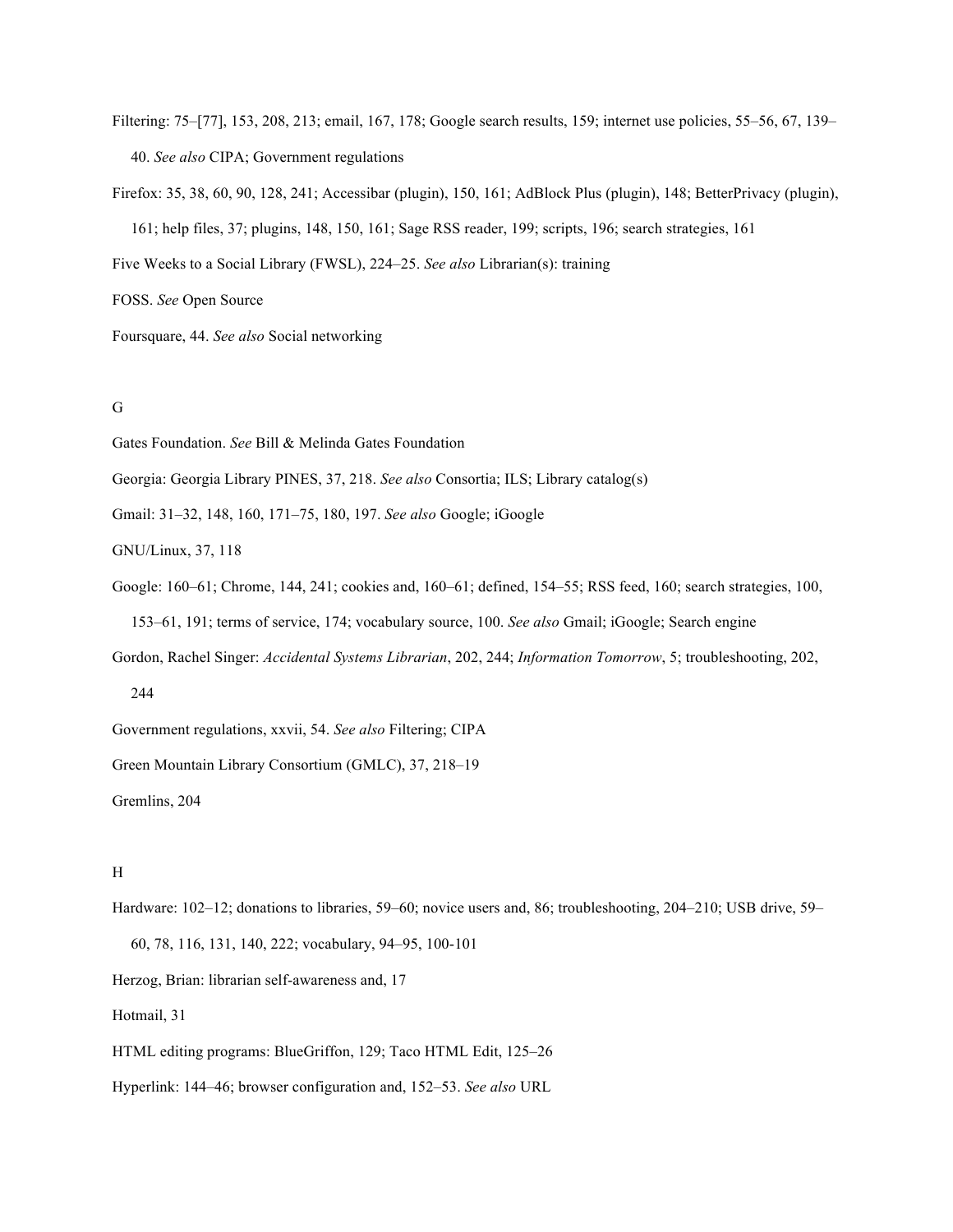- I
- iGoogle, 197. *See also* Google; Gmail
- ILS (Integrated Library System): 37–38, 219; troubleshooting, 214–15. *See also* Names of individual systems;

Library catalog(s); Open Source; Vendors

- IMLS (Institute of Museum and Library Services): library statistics and, 65–67
- iMovie, 183. *See also* Apple Computer; Software
- *Information Tomorrow*, 5. *See also* Rachel Singer Gordon
- International Ergonomics Association, 85
- Internet Explorer: 1, 22, 117, 144, 161, 241; privacy concerns, 23
- Internet: access in libraries: 65–67; defined, 135–38; history, 136–37; library policies and, 56–59; searching, 100,

103, 143–47. *See also* World Wide Web

IRS (Internal Revenue Service), xxxiv–xxxvi, 237, [247]

iTunes, 24, 26, 137

#### J

Javascript: 23, 100, 140–41

## K

Kansas Regional Library Systems: 219–20. *See also* Library blogs / bloggers; MyKLOW

Kansas State Library: consortia-based leadership role, 221. *See also* Library blogs / bloggers; MyKLOW

Kindle (Amazon ebook reader), 33–34

Koha: 37, 95, 219. *See also* Equinox; Evergreen; Open source

Kupersmith, John: 4–6, 98–99, [247]; *Library Terms that Users Understand*, 99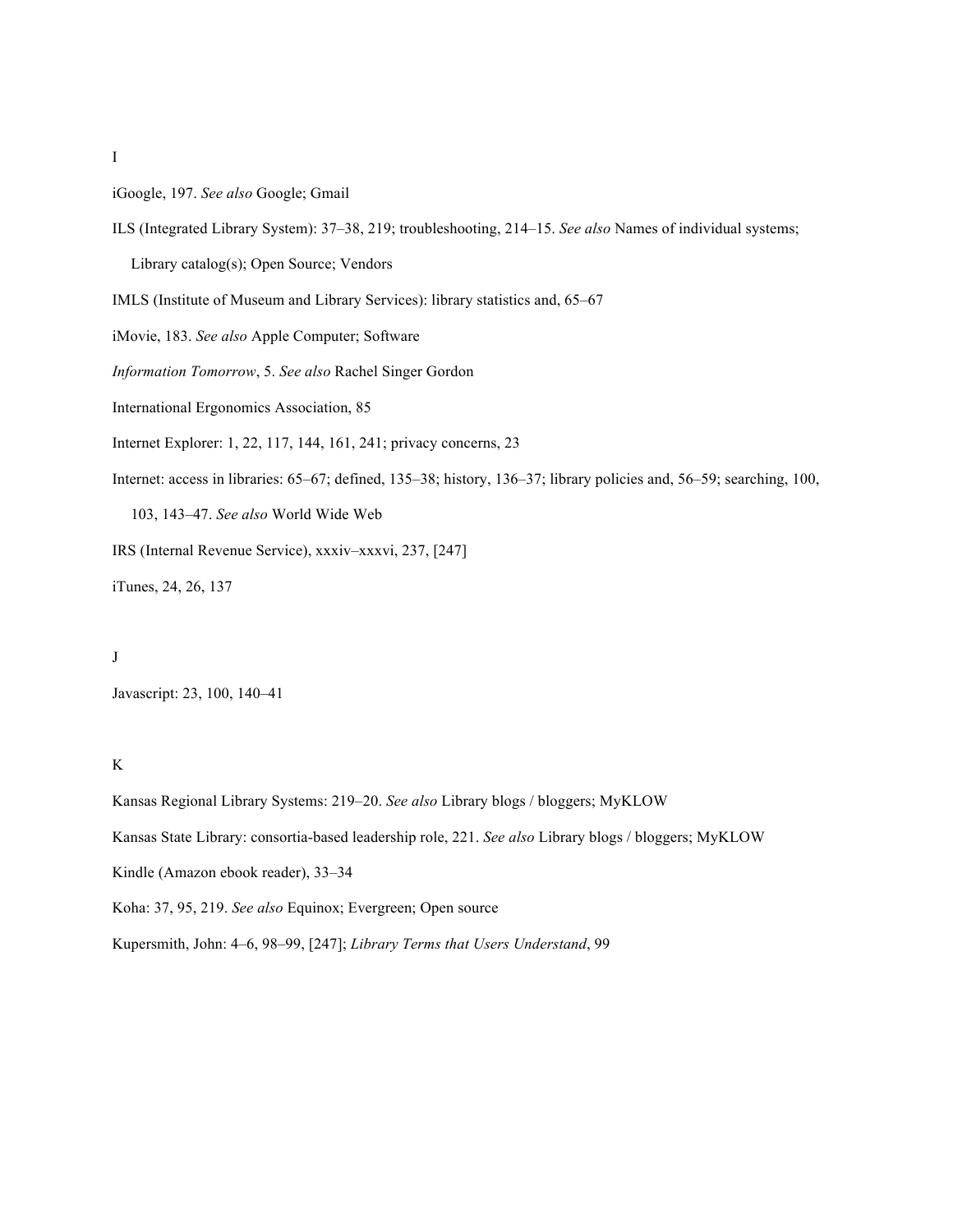- Librarian(s): advocates, 228; bloggers, 41–44; technological competencies, 46–47, 65, 69–70, 202–210; training:
- 17–18, 218, 222, 224–25. *See also* Social software: training tools; Names of individual programs and conferences Library associations: digital divide and, 2–3; reports, 65–67. *See also* Names of individual associations and consortia
- Library blogs: 7, 41–44, 46, 205, 214, 218–25; patron privacy and, 57–58. *See also* Kansas State Regional Library Systems; Northeast Kansas Library System; State Library of Kansas; WordPress
- Library Camp of the West, 219
- Library catalog(s): 29, 81, 95–96, 98, 102, 218; interface concerns, 102, 190–91. *See also* Open Source; Vendors; WorldCat.
- Library of Congress, 29
- Library patrons: digital divide impact, 9–16, 18, 51–52, 69–70; underserved populations, xvii, xxx–xxxix, 14–15, 222, 227–29
- Library policies: 5, 48; 53–60, 75–[77]; hardware, 59–60, 140; internet use, 55–56, 58–59; privacy, 57–58; social software, 56–57, 140; special needs patrons, 15–18; wireless, 56
- Library reference services: chat, 58, 66–67; email, 58, 67, 76–[77]; IM, 67. *See also* Library statistics
- Library Society of the World, 160, 219
- Library staff: digital divide and, 2–3, 222–25; technostress and, 213–14. *See also* Librarian(s)
- Library statistics: xl, 65–67, 147, 189. *See also* ALA; IMLS; Library reference services; PLA
- Library Success Wiki, 218, 241
- Library systems. *See* ILS. *See also* Evergreen; Koha; Ubuntu; Vendors
- *Library Terms that Users Understand*, 99. *See also* John Kupersmith
- Library vendors: digital divide and, 19–20; consortia and, 228. *See also* Individual companies
- LibraryThing, 194
- Linux. *See* Debian Linux; Redhat; Ubuntu
- ListenUp! Vermont: 61, 218. *See also* Audiobooks; NetLibrary; OverDrive
- Literacy: 89, 90, 135; computer, 2, 81, [231]–232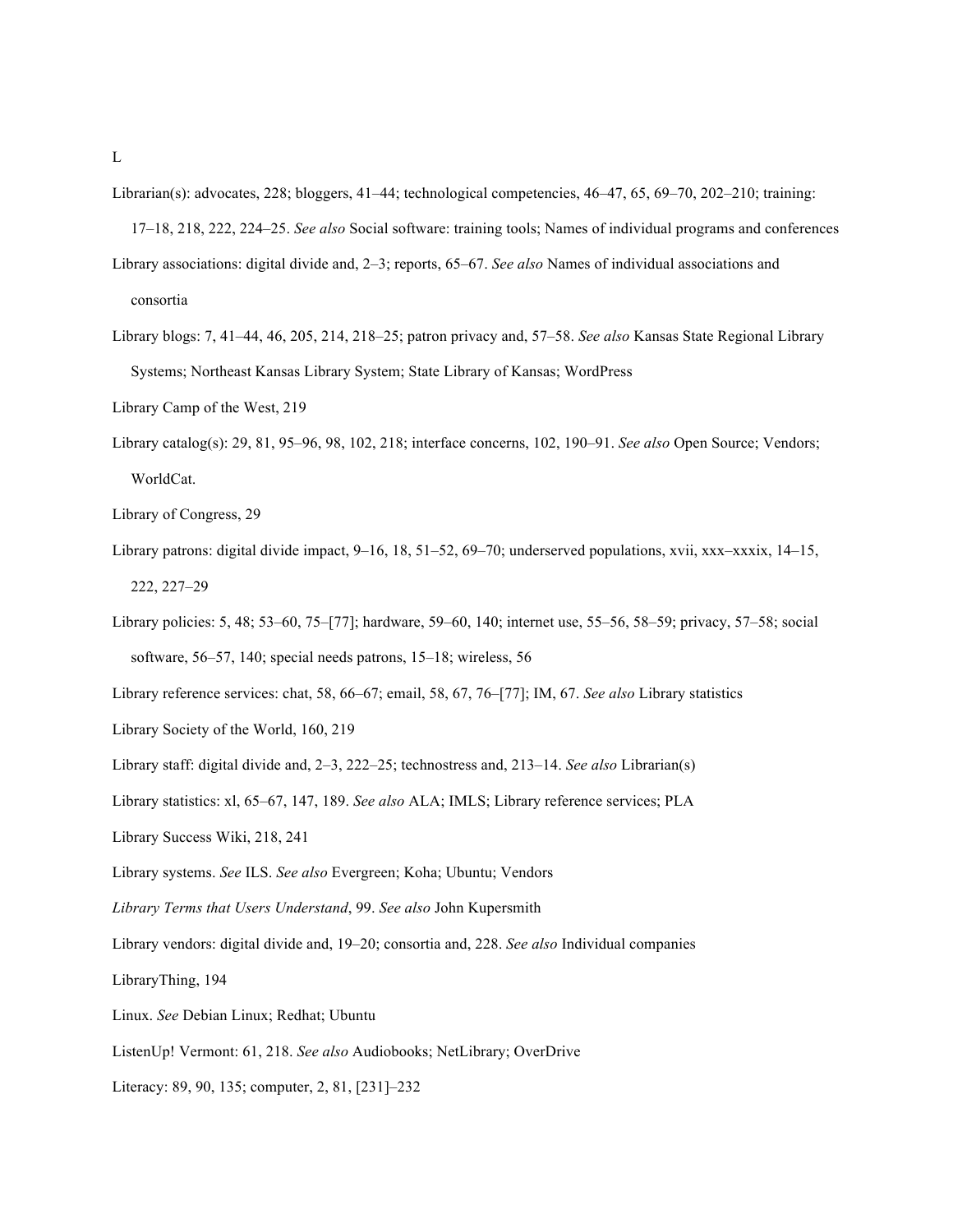M

- Macintosh (Mac) hardware: 24–27, 102, 112–13, 205, 215; iPad, 24, 26, 222; iPhone, 24, 26, 130, 222; iPod, 24, 26, 72. *See also* Apple Computer; MP3 players; Smartphones
- Macintosh (Mac) software (including OSX): 24–26, 100, 120–21, 127–28, 130, 205–6; Safari browser, 144, 241. *See also* Apple Computer; Audiobooks; Digital rights management; MP3 players; Smartphones
- Microsoft: downloads, 147; MSN email, 175, 210; Office, 184–87; Publisher, 183; software, 21–24, 27, 89–91, 121–25, 130, 147, 177; viruses, impact on, 89–91; Windows OS, 117–19, 127. *See also* Internet Explorer; Outlook; Windows Media Audio
- Mousercise, 10, 71, 124, 145
- Mozilla. *See* Firefox; Thunderbird
- MP3: 28; digital media format, 24–27, 61, 101, 219; players, 7, 24–27, 102, 219. *See also* Apple Computer;

Audiobooks; iPod

MSN email: 175. *See also* email

Murphy, Rhonda: 23 Things and, 223–24

MyKLOW (My Kansas Library on the Web): 219–20. *See also* Kansas State Regional Library Systems; Northeast Kansas Library System; State Library of Kansas

My Yahoo!, 197, 210

#### N

Naughton, John: internet and web metaphor, 136–37, 249

Netiquette, 176

NetLibrary, 34. *See also* Audiobooks; ListenUp! Vermont; OverDrive

Netvibes, 197

NOOK (Barnes & Noble ebook reader), 33

Northeast Kansas Library System (NEKLS): 220–21; tech support, 220. *See also* Library blogs / bloggers; Kansas

State Regional Library Systems; State Library of Kansas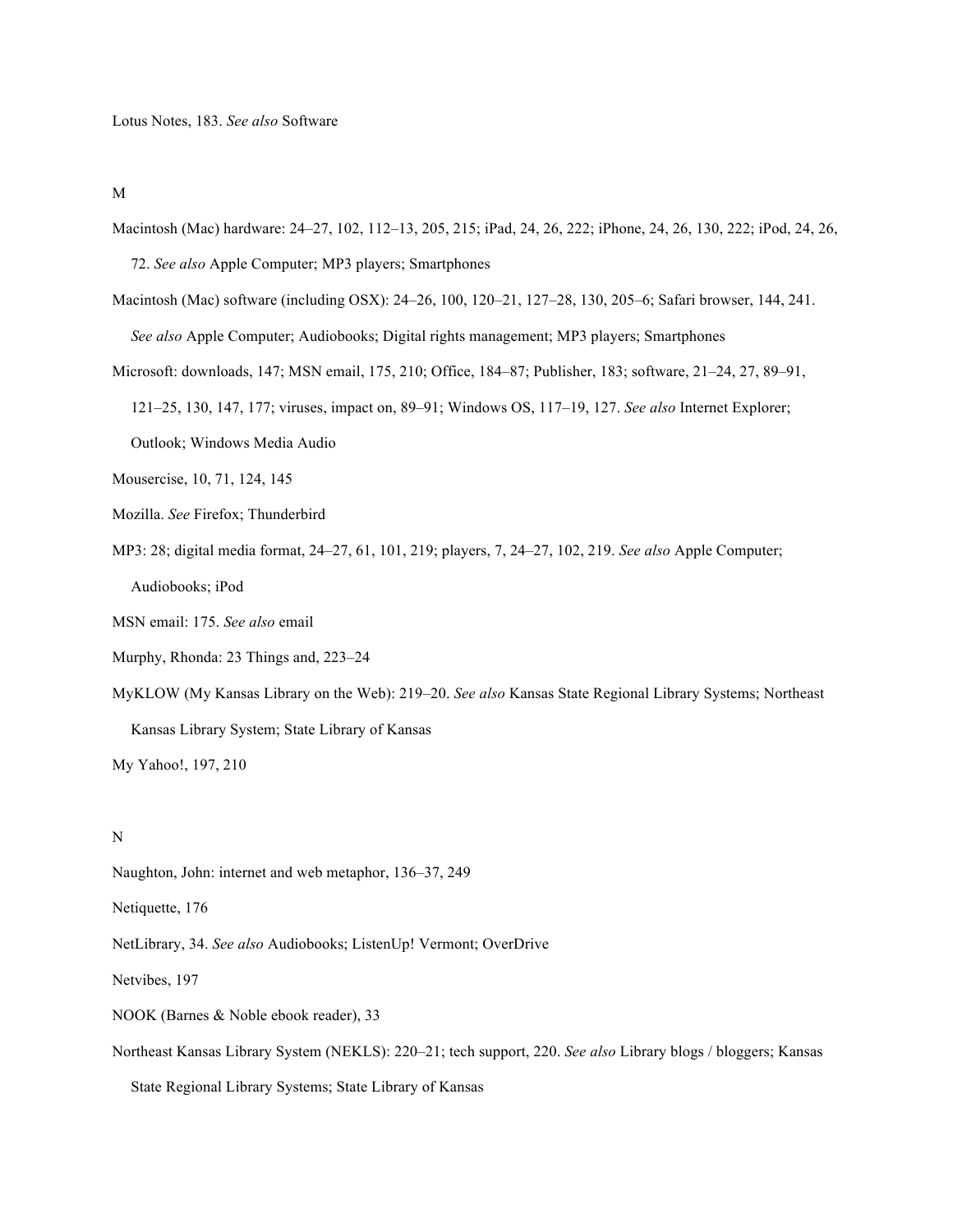Novice patrons / users: 13–16, 43, 56, 156; computers, knowledge of, xiv, 20, 22, 222; email, knowledge of, 31–33, 76–[77]; librarian attitudes and assumptions, 8,14; library instruction of, 70–[73], 78–85; Netiquette: 176; online privacy, attitudes, 57, 193–94; technological competency, 34, 36–37, 46, 51–54, 65, 227; vendor assumptions, 20–21, 23–24, 27–28

### O

- OCLC (Online Computer Library Center): 28–29; membership and, 29; WorldCat, 28–29
- Office software, 183–84
- OPAC (Online Public Access Catalog). *See* Library catalog(s)
- Operating systems, 24, 130–34. *See also*: Apple Computer: OSX; Debian Linux; Evergreen; Koha; GNU/Linux; Microsoft Windows; Ubuntu

Open Library, 192

Open Source: hardware, 37; software: 24, 37, 184, 214; tech support for, 37–38; vendors at library conferences, 37. *See also* Individual company names; Individual product names

Opera, 144

Outlook, 138, 142, 165–6, 179

OverDrive, 7, 26–28, 61, 192, 215, 218. *See also* Audiobooks; ListenUp! Vermont; NetLibrary

## P

Palm Beach County Library, 71

Pew Research Center: xxx–xxxii; *Pew Internet & American Life Project*, xxix–xxxi; *Pew Internet Life Broadband Survey* (2005, 2008, 2009), xxxi–xxxii, 238

Photo editing software: Gimp, 38; Photoshop, 99, 127, 183

Photoshop, 99, 127, 183

- PLA (Public Library Association): *Public Library Data Service*, 67. *See also* Library statistics
- Public Library of Charlotte & Mecklenburg County (PLCMC): *23 Things:* librarian training and, 222
- Policies: library staff, attitudes about, 5; privacy in the library, 57–58, 86–87; special needs patrons and internet

access, 15–16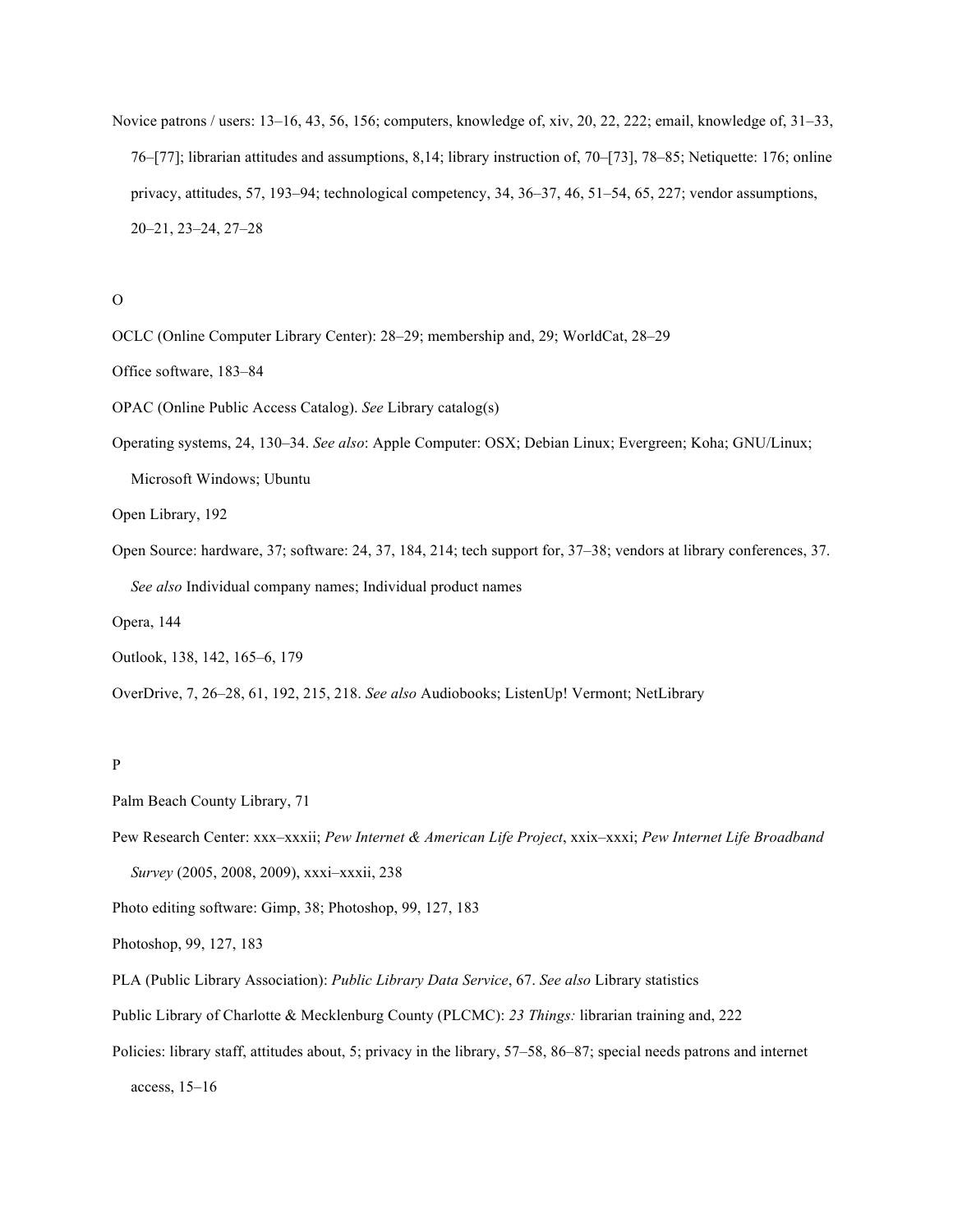Portals. *See* iGoogle; MyYahoo!; Netvibes

Privacy: computer screens, 86–87; cookies and javascript, 23, 140–41, 161; Facebook and, 161, 195–96; Gmail and, 172–74; Google and, 153–55, 160–61, 174; Internet Explorer and, 23, 161; library policies on, 57–58, 242; webmail and, 172

Public libraries: computers and, 22, 29, 66–68, 197, 220

# Q

QuickBooks, 183. *See also* Software Quicken, 183. *See also* Software

# R

Radical Reference, 219

Recursion. *See* Recursion

Reader (Sony ebook reader), 33

Red Hat Linux, 118

RSS (Really Simple Syndication): 196–99; FeedMyInbox.com, 197; librarians and, 223; Sage RSS feed for Firefox,

197. *See also* URL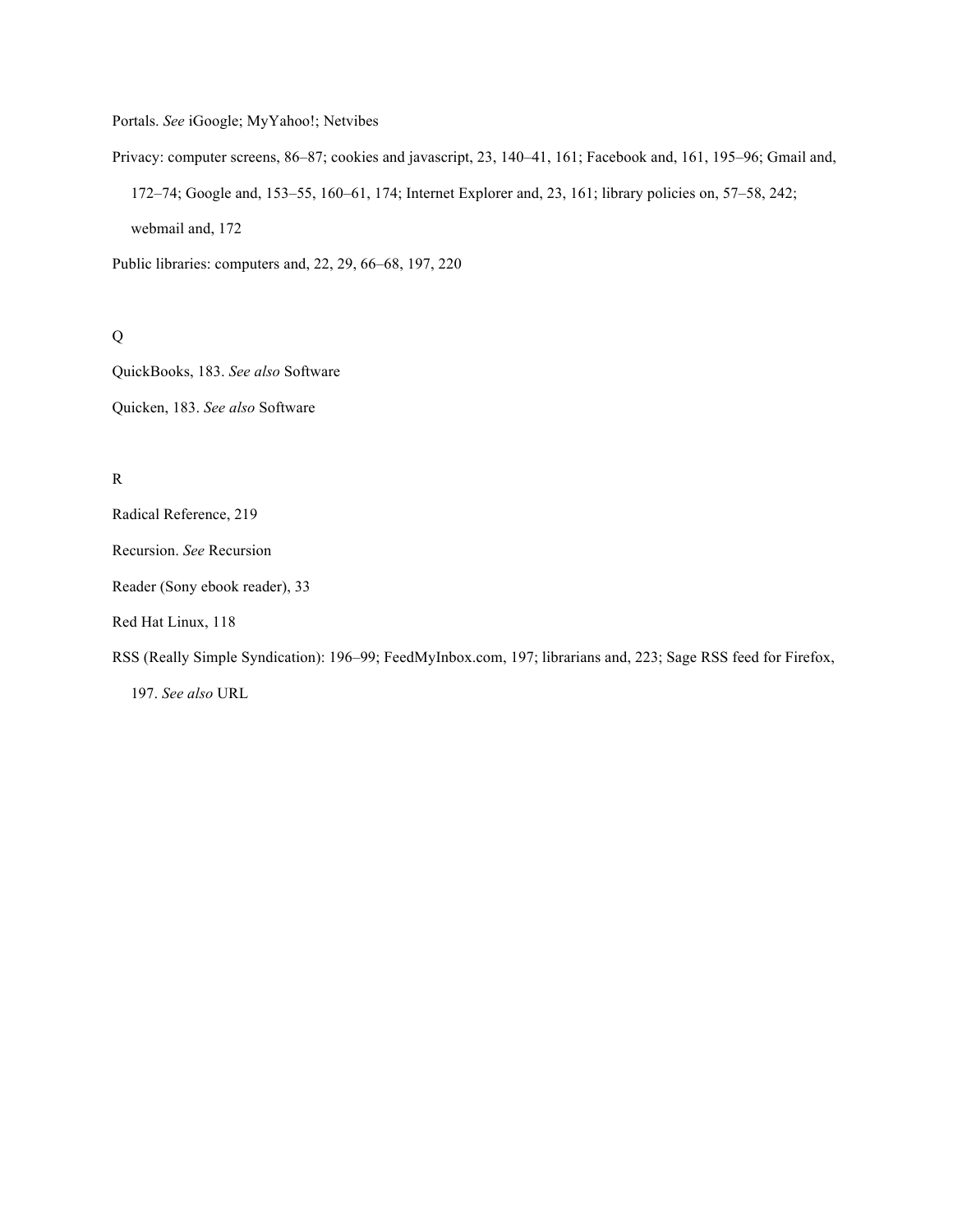Safari: 144, 241

- Scripts. *See* Firefox; Javascript
- Search engine: [73], 100–01, *See* Google; Yahoo!
- Searching: computer menu, 127; databases, 188–92, 213; eBay, 150–2; federated, 191–92; library catalogs, 95–96; strategies, 100, 103, 144–47, 150–61; library website, 213
- SirsiDynix: iBistro library catalog, 102
- Skype: xv, 13, 136, 137; library policies, 140
- Smartphones: xxix, 24, 27, 222. *See also* Apple Computer; Audiobooks; DRM
- Social networking. *See 23 Things*; Delicious.com; Facebook; Foursquare; LibraryThing; Twitter
- Social software: interfaces, 195; library policies, 56–57; privacy, 195–96; training tools, 17, 222–24; vendor relations and, 214–15. *See also* Social networking; Individual programs or sites by name
- Software: 21, 109–11, 113, 130–31, 183–84; dialog boxes, 129; digital divide and, 183–84; enforcing library policies, 140; Microsoft, 21–24, 27, 183–87; office software, 183–84; operating systems, 117–19, 130–34; troubleshooting, 204–10; updates, 87–91, 109, 116–17; vendors and, 94; vocabulary, 94–95, 100–101; widgets, 123. *See also* Individual programs by name
- Sony Reader (ebook reader), 33
- Special needs patrons: 92–96; library policies for, 15–18, 92
- SquirrelMail, 164, 175, 241. *See also* email
- *State of America's Libraries*, 67. *See also* ALA
- Stephenson, Neal: *In the Beginning Was the Command Line,* 22

#### T

- Technology instruction: 26, 52; defined, 82–96, 99–102; email, 171–74; for librarians, 224–225
- Technostress: 4–6, 10, 99–101. *See also* John Kupersmith; Rachel Singer Gordon
- Tech support: 220; hardware, 105–16; librarian role conflicts, 6, 91, 202–11; patron needs, 36–38, [73]–[77], 84–85,
	- 138–39; vendor issues, 37–38; 210, 214–15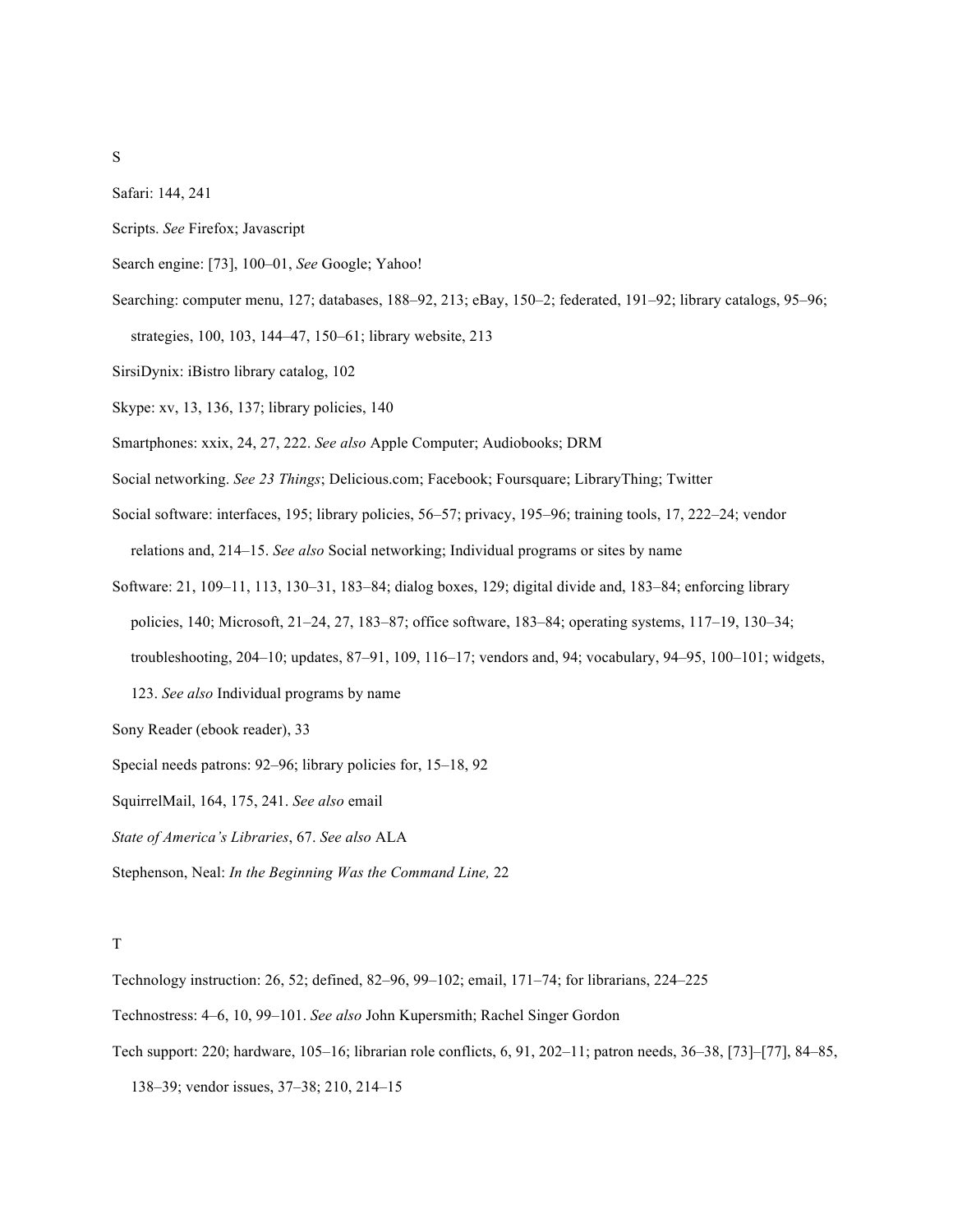Tennant, Roy, 159

Thunderbird, 138, 142, 165–66, 179

tl;dr (too long, didn't read): librarians, staff and technology, 9; novice users and technology, 18; old media versus new media, 48; vendors, hardware and software issues, 38

Troubleshooting: 201–11; filtering, 208; hardware, 203–205; software, 214–15

*23 Things*, 222–24

Twitter: 40, 44, 190, 192, 194; library uses, 65, 108–9; RSS feed, 197. *See also* Social networking

### U

Ubuntu, 38, 118, 239

- University of Washington Information School: *Opportunity for All: How the American Public Benefits from Internet Access at U.S. Libraries*, 65–66
- URL (Uniform Resource Locator): 138, 144–46; browser configuration and, 152–53; RSS feed and, 198–99. *See also* Browser; Hyperlink; World Wide Web

USB drive, 116, 131, 140

## V

- Vendors: 6, 26, 38, 94, 192, 214–15; consortial relations and, 6, 28–29, 218, 221, 228; EBSCO, 189; NetLibrary, 34; OCLC, 28-29; Open Library, 192; OverDrive, 7, 26-28; SirsiDynix (iBistro), 102; social software and, 214–15; tech support by, 37–38. *See also* Audiobooks; Databases; Ebooks; Software; Hardware; Names of individual companies; Open Source
- Vermont Department of Libraries, 218
- Vermont Library Association, xiv, 2–3, 41
- Vermont Online Library, 61, 190
- Viruses: library computers or systems, 23, 74; Apple Computer, 25; novice users, and, 36–37; PCs, 88–91, 115, 130, 210
- Vocabulary, 99–102; *See also* John Kupersmith